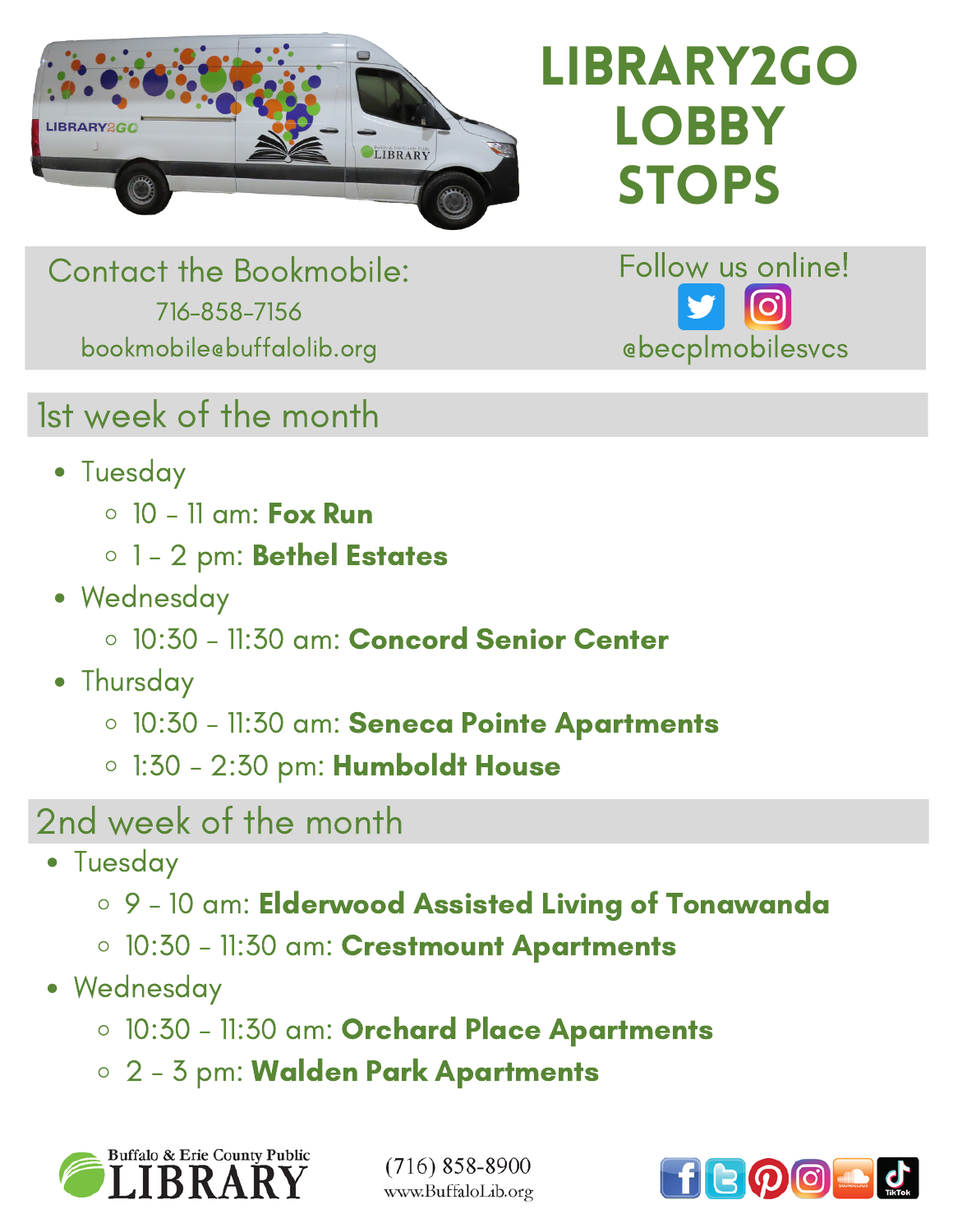

# library2go LOBBY **STOPS**

Contact the Bookmobile: 716-858-7156 bookmobile@buffalolib.org

Follow us online! @becplmobilesvcs

#### 2nd week of the month

- Thursday
	- 9:30 10:30 am: Fox Creek Estates
	- o 11 am 12 pm: StoneGate Apartments

### 3rd week of the month

- Tuesday
	- o 10:30 11:30 am: Elderwood at Cheektowaga
- Wednesday
	- 9:30 10:30 am: Asbury Pointe
	- o 11 am 12 pm: Turtle Creek Apartments
- Thursday
	- 9 10 am: Union Square Apartments
	- o 10:30 11:30 am: Eden Heights of West Seneca

#### 4th week of the month

- Tuesday
	- o 11 am 12 pm: Evans Senior Center
	- 2:30 3:30 pm: Brookdale Kenmore



 $(716)$  858-8900 www.BuffaloLib.org